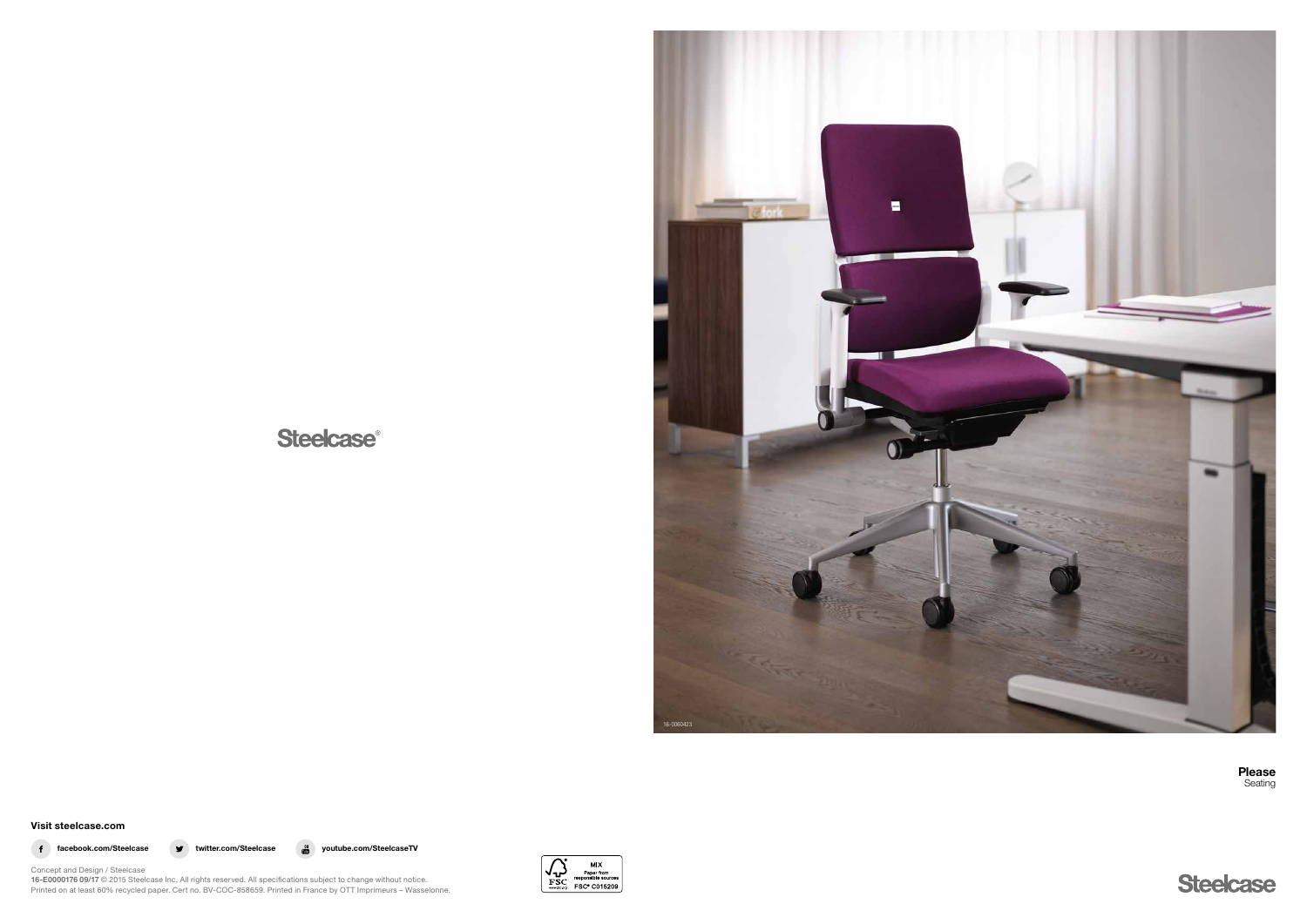Your choice of office seating is the most important ergonomic decision you could ever make at work. That's why our goal at Steelcase is to provide healthier seating that will keep you comfortable and productive all day long, regardless of your needs. Precise adjustments help accommodate specific and unique ergonomic requirements.

The Please chair's streamlined backrest incorporates the LTC<sup>2</sup> support system (Lumbar Thoracic Cervical) that gives independent support to both your upper and lower back regions. By allowing the comfort of the upper and lower back support to be adjustable, the Please chair caters to the diverse needs of ergonomics in a precise way. Finally, the Please chair has detents and markings, allowing you to adjust the chair to exactly how you want it to be.

## Precision **Ergonomics**

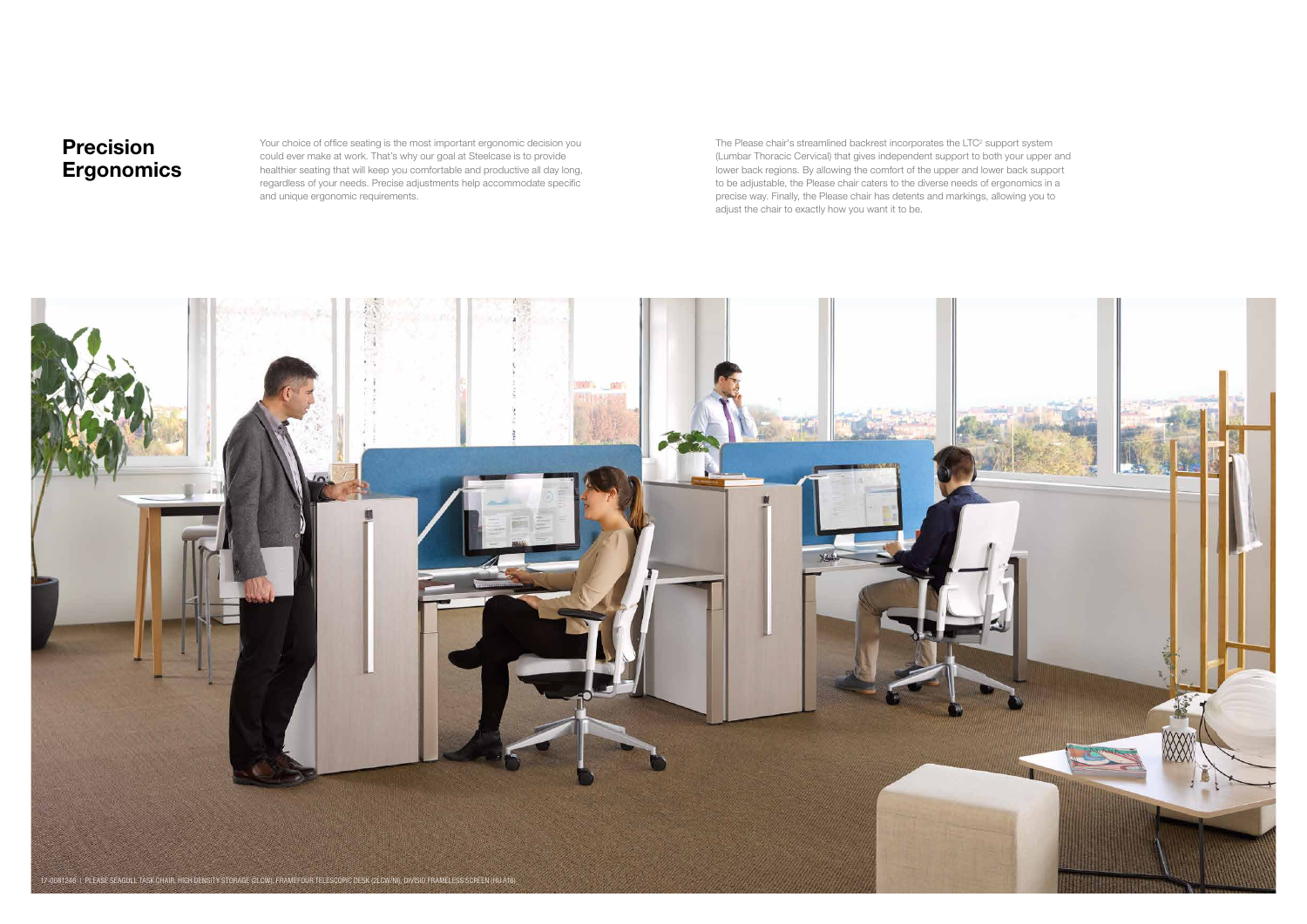



We spend 75,000 hours of our life sitting in the office.

# 75,000

Employees need to be supported by highly ergonomic chairs that support the body as it moves, promote movement and are comfortable for long periods of time. What's more, they need intuitive adjustments to accommodate a wide range of users. These key insights drove the development of the Please chair.

# Be in motion

At work or at home, we spend most of our time in a seated position. Yet, our bodies and our minds are designed to work best when dynamic and flexible.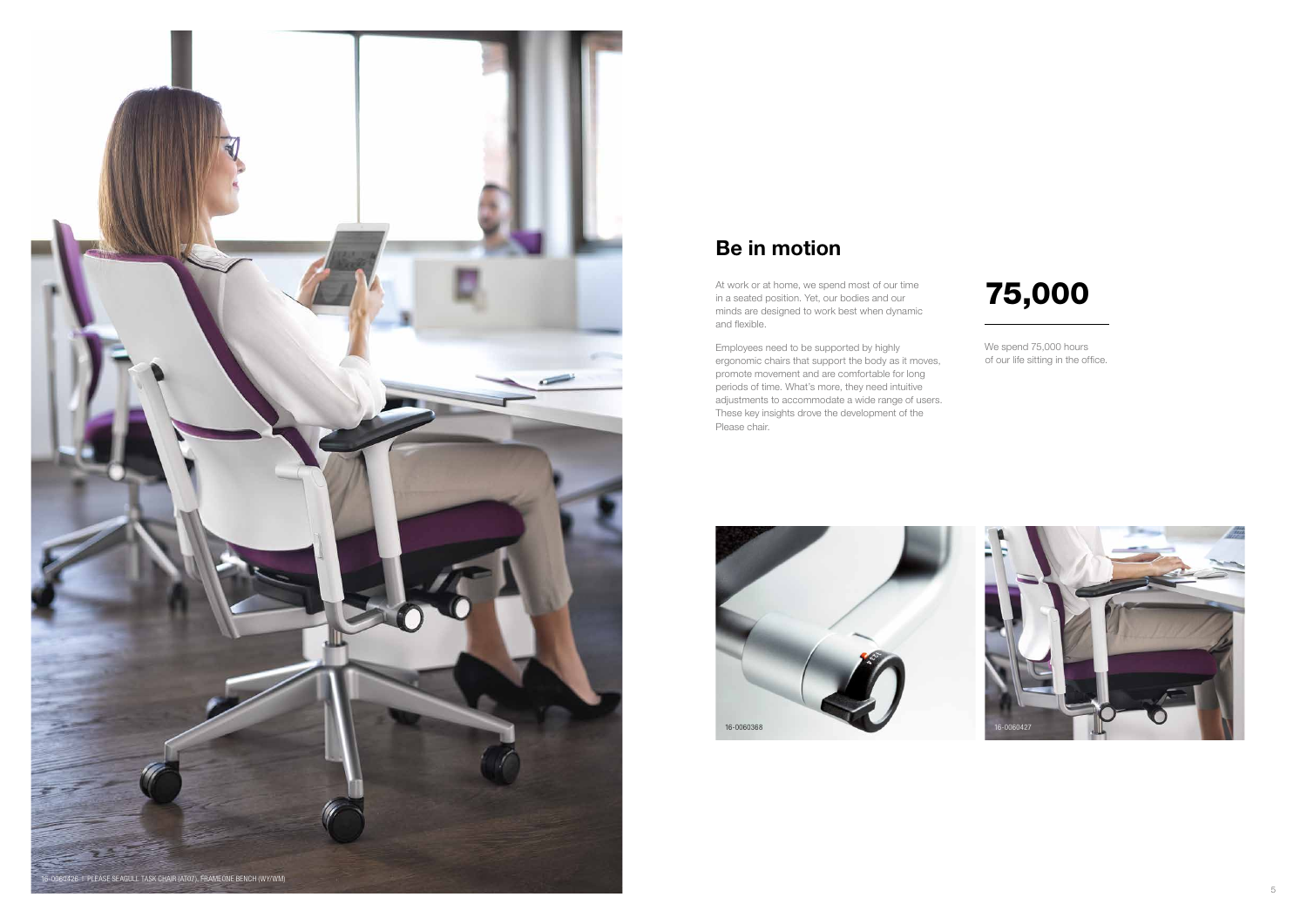# Our unique motion study

At Steelcase, we base our seating solutions on a scientific understanding of spinal motion and posture. We intensively study the ways people sit while working and how they move while seated, giving us a deep insight into the biomechanics of the human body in the seated position.

# 4 YEARS 732 PARTICIPANTS 27 SCIENTISTS 4 UNIVERSITIES

3 DISCOVERIES





## 1

## 2

## 3

## THE SPINE DOESN'T MOVE AS A SINGLE UNIT

As you change posture, the upper and lower regions of the spine move independently, not as a single unit. When the top of the spine leans backward, the bottom arches forward.

## EACH INDIVIDUAL SPINAL MOTION IS UNIQUE

Each of us has unique spinal motion and a spinal imprint that is as individual as a fingerprint. These change as our posture varies throughout the day.

## THE UPPER AND LOWER BACK REQUIRE DIFFERENTIATED SUPPORT

Our need for upper back support increases when we recline, but our lower spine requirements remain more or less the same.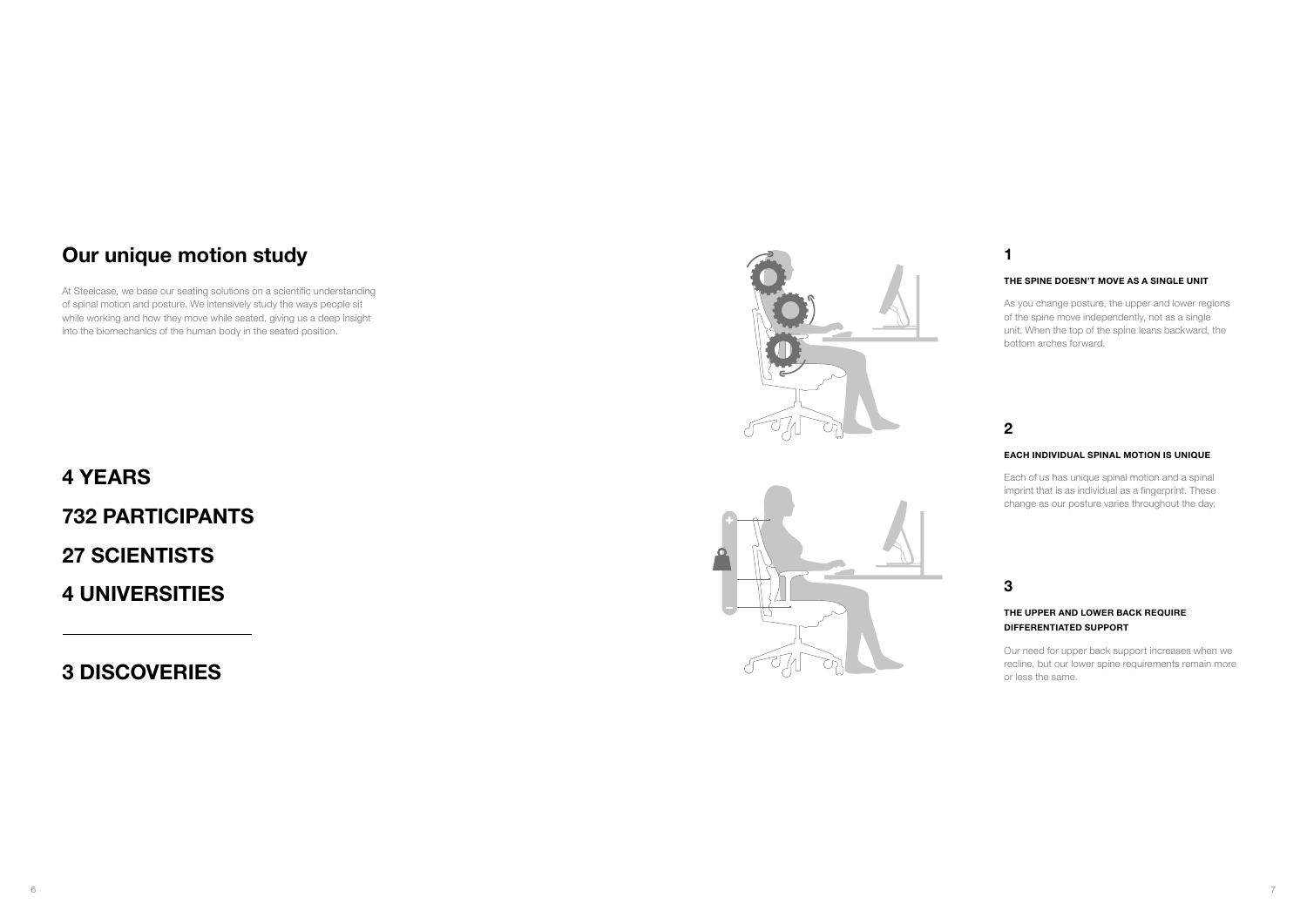



# Our unique Please chair

The Please chair incorporates the findings from the motion study and years of Steelcase expertise on seating. Based on research, the Please chair mimics the movement of your spine as you change postures throughout the day. Precision adjustments allows each unique individual to tailor the chair to suit their needs.

> LTC<sup>2</sup> is a unique, patented synchronised tilting mechanism with two separate backrests. The lumbar and thoracic sections are connected yet they function independently of each other - just like the upper and lower areas of your spine.



## 1

## 2

## 3

### INTELLIGENT SUPPORT

### MADE-TO-MEASURE COMFORT

The chair adapts itself to the morphology of every user providing a unique backrest support which allows for more freedom of movement.

#### SEPARATE CONTROLS FOR EACH BACKREST

Thanks to Please's independent and precise upper and lower back controls, any user, regardless their build, will obtain full back support even as they recline.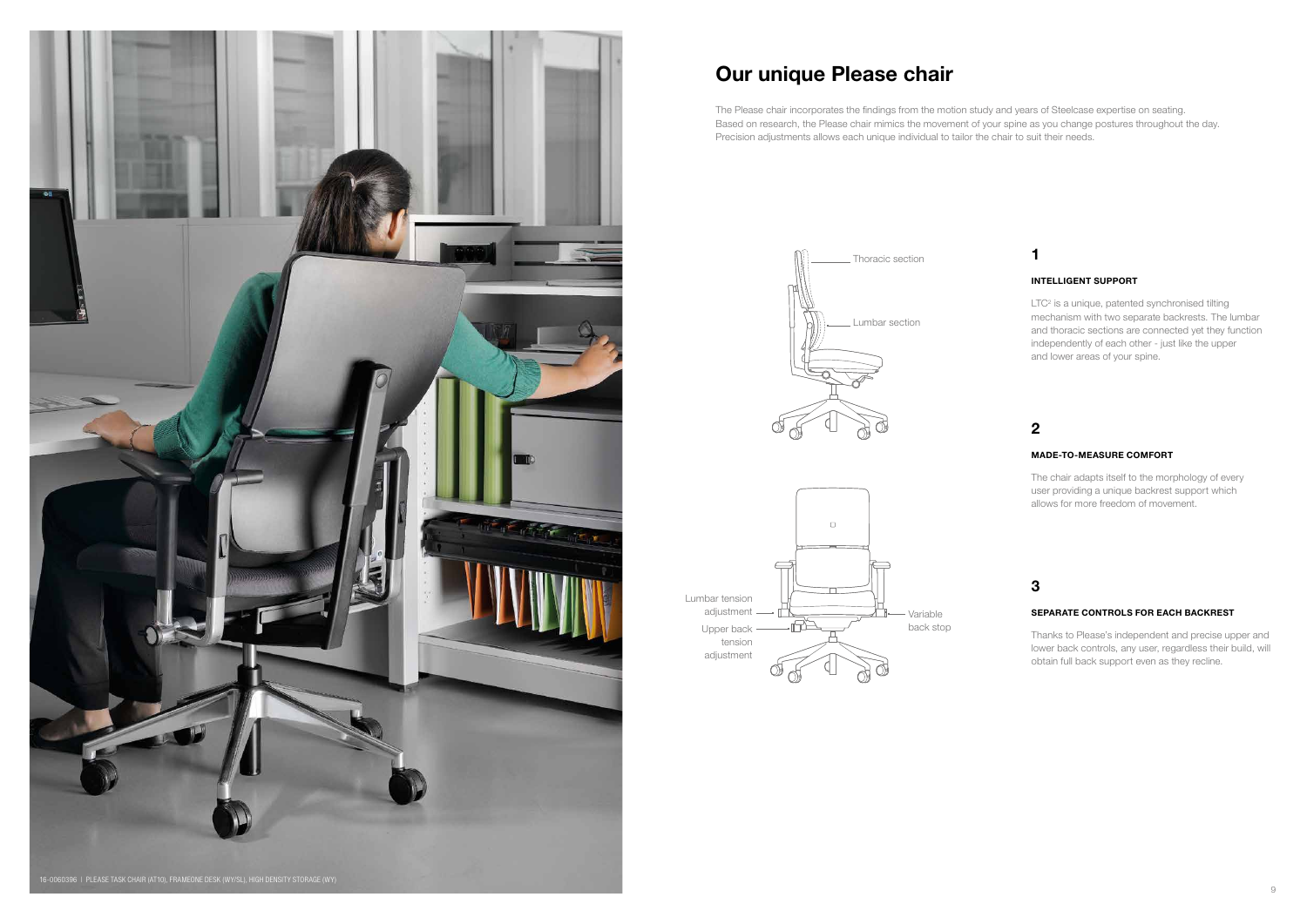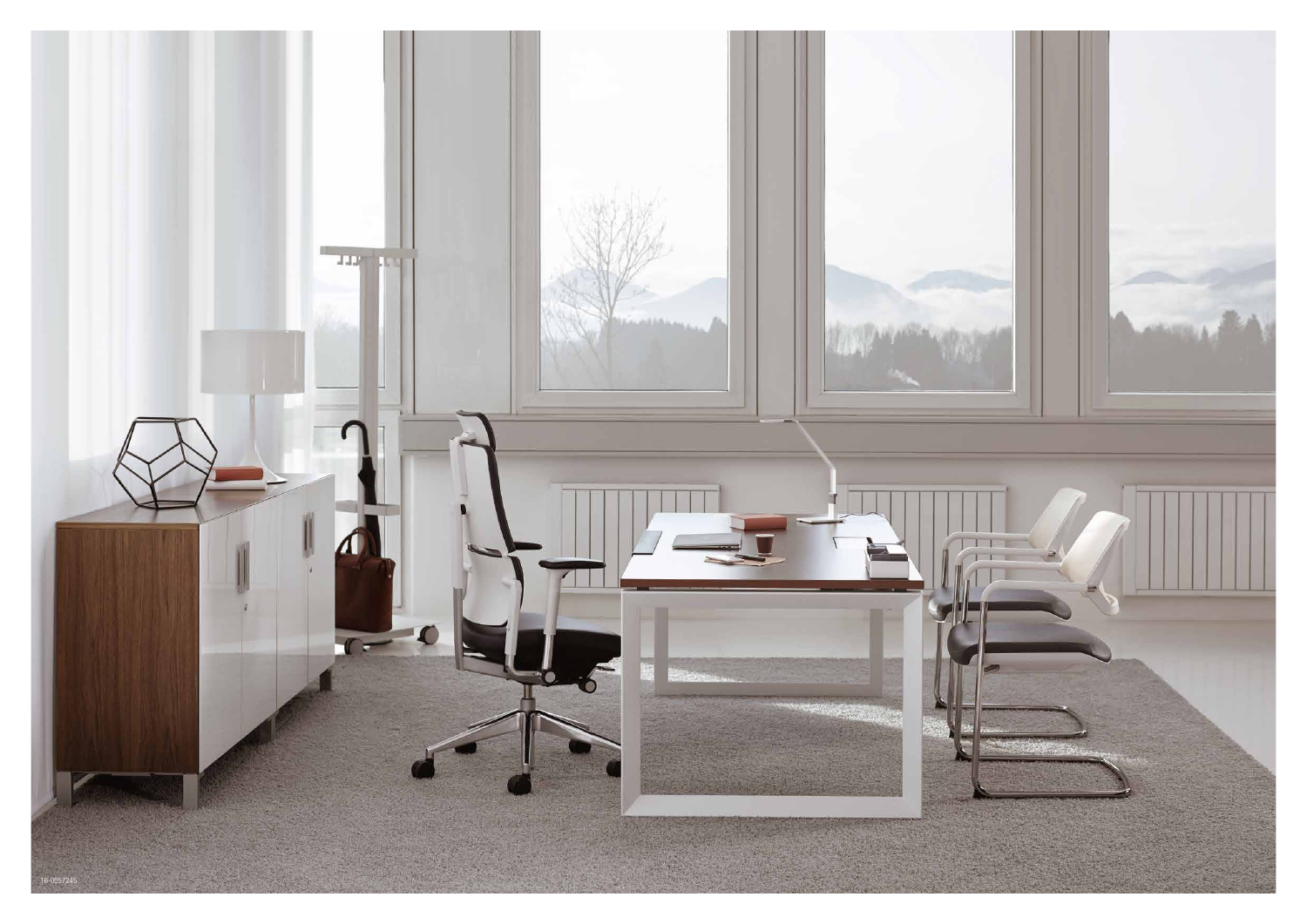



## A chair for everywhere

Please facilitates task-intensive jobs which involve long periods of sitting, high levels of concentration and heavy computing. While some of us like to sit upright, others prefer a more relaxed, reclined position.

Please recognises that everybody has their own way of working – and their own way of sitting. The chair is designed to support diverse work styles, ensuring lasting comfort and optimum postural support.